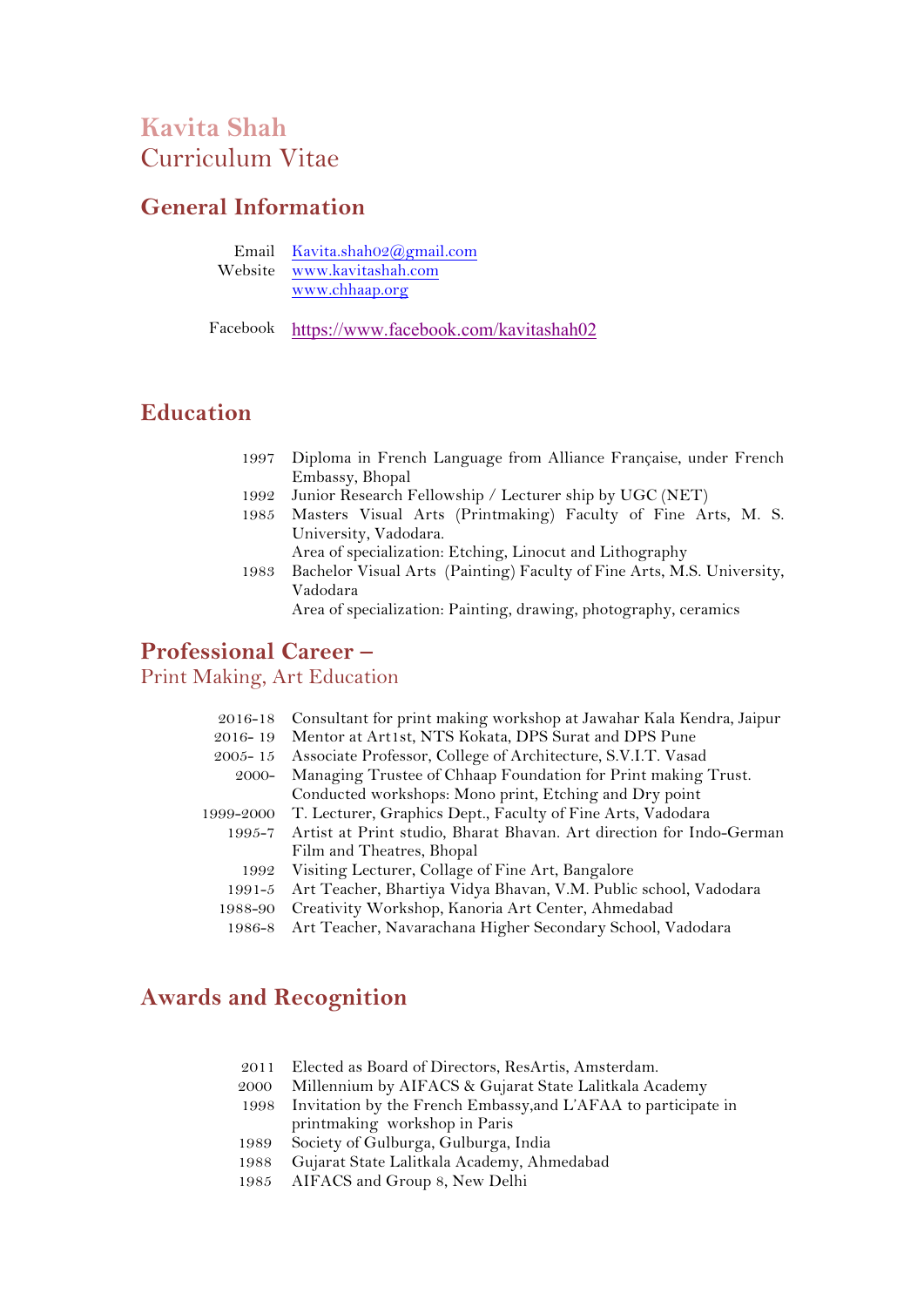#### **Artist in residence**

- 2019 Otterbein University, OH USA
- 2015 GlogauAir, Berlin
- 2007 KulttuuriKauppila, Finland
- 2009 Dedalo Art centre,Italy

### **Fellowship**

|   | 2014-15 ArthingSouthAsia-Khoj, New Delhi |  |  |
|---|------------------------------------------|--|--|
| . |                                          |  |  |

1998-90 Kanoria Art Center, Ahmedabad

#### **Conference**

- **2**018 First international Print Biennale, Lalit Kala Academy, New Delhi
- 2017 Curator, collector and collective, at Jawahar Kala Kendra, Jaipur
- 2015 Impact 9, Hangzhou, China
- 2009 Exhibited Ganjifa portfolio at *Impact 6*, Bristol, UK
- 2007 Paper/poster presentation in *Impact 5* international print conference held in Tallinn, Estonia
- 2006 Points, Plots, Ploys- Southern Graphics Conference held at Kansas City, USA
- 2004 Multiple Encounter Indo American Printmaking seminar at Indira Gandhi Center for Arts, New Delhi

### **Curatorial projects**

- 2017 Curated Print maker from Rajesthan and Khel show at Jawahar Kala Kendra, Jaipur.
- 2015 Curated show "games people play" for the first China Art Academy print Biennial, Hangzhou, China
- 2013 " **Chess book**" artist book exchange project with 13 international artists
- 2012 " Indian contemporary prints" for Kirikiri Island in New Zealand.
- 2009. **Snakes and Ladders**-portfolio exchange with 35 international artists
- 2008 **Gunjifa** deck of cards. Exchange portfolio of 54 international printmakers Conceived and executed
- 2007 **Footprint-** portfolio Exhibition at SGC, International Printmaking conference, Kansas city, USA
- 2006 **Footprints** Women in printmaking traveling exhibition of 30 women printmakers from different generations, cities and counties held in **Bangalore, Mumbai, Hyderabad and Vadodara.**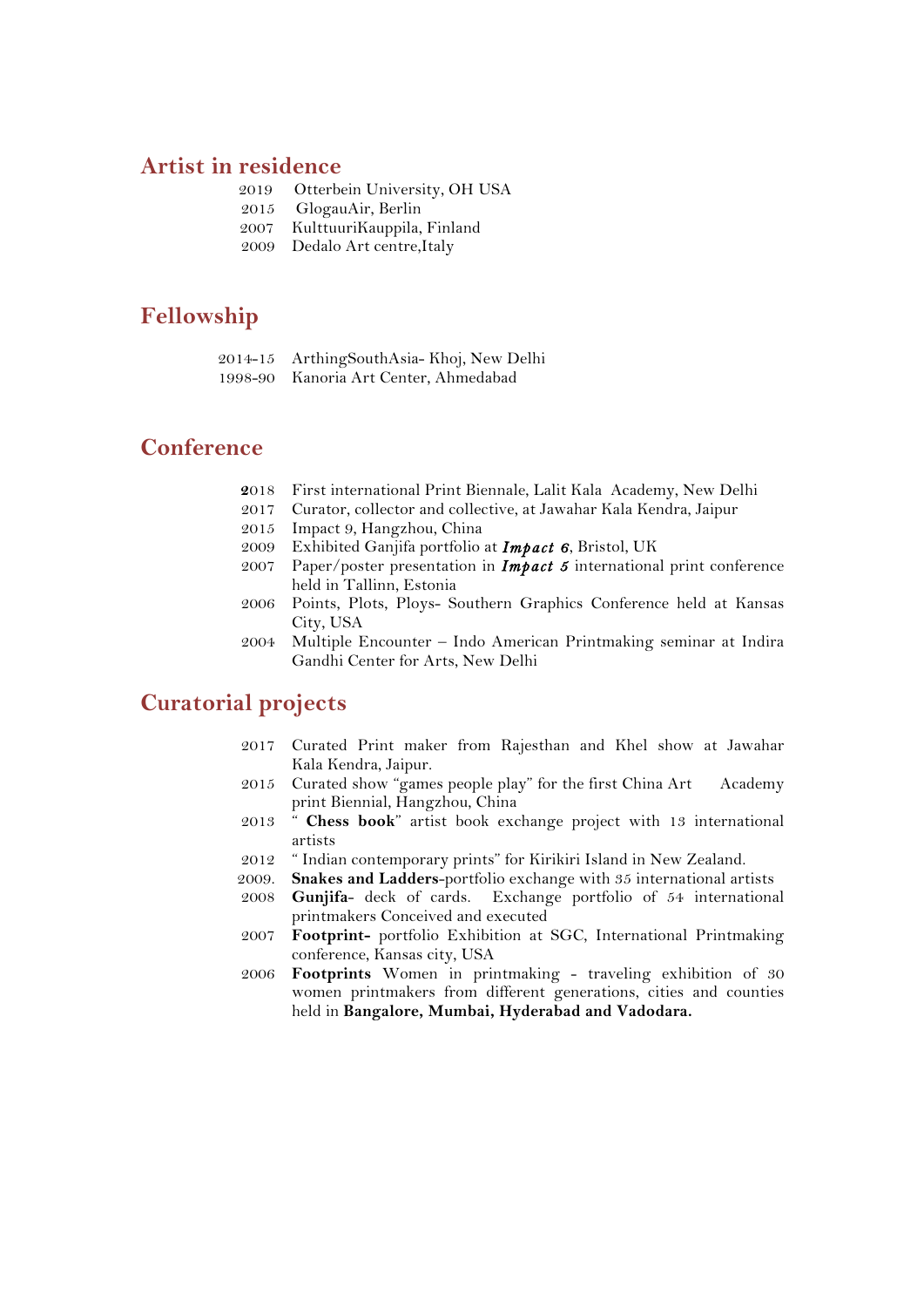#### **Publication/ Presentations**

- 2019 Iowa University, Iowa. " Contemporary Printmaking in India today" Boston University, Boston USA " My journey in Printmaking" Phoenix Raising, Columbus, OH "Print as personal language"
- 2015 The new dynamics in the world of Printmaking. Jaipur Art Summit.
- 2014 Article in Mid America Print Journal USA
- 2013 "Print colloquium" NGMA and MPCVA Mumbai.
- 2012 Goa Literary and Art Festival, Goa
- 2010 Ganjifa show at Kala Akademi, hosted by Cultural Ministry of Goa
- 2009 Ganjifa folio exhibited at Impact 6 Bristol, UK
- 2007 Illustrated talk on contemporary printmaking in India at Chicago Art college, Chicago. USA
- 2006 Paper presentation on–"Contemporary printmaking with historical sketch" at MPCVA, Mumbai.
- 2005 Article for "Third eye", Times of India, Baroda.
- 2004 "Meet the artist" Faculty of Fine Arts, M.S. University, Baroda

### **Workshops/ Camps**

- 2020 Graphics Campt at Jawahar Kala Kendra, Jaipur
- 2019 Multimedia camp by Lalit Kala Academi, at Sir J. J. School of Arts, Mumbai
- 2018 RMZ foundation Print makers Camp, Bangalore.
- 2013 Artist-in-residence, at Udaipur West Zone cultural centre.
- 2010 Bangalore University, Grphic camp by Lalitkala academi, Chennai.
- 2009 Graphics camp at JNTU, Hyderabad, by Lalit kala Academy New Delhi
	- . Print making camp at CAVA, Mysore. By Karnataka Culture Ministry
- 2008 Lalit kala Academi organized print making workshop at MSU, Vadodara.
- 2001-4 Rashtriya Lalitkala Kendra, Lucknow
	- 1998 Print Making Workshop, New York, USA
	- 1997 Atelier La Couriere et Frelaut, Paris, Atelier Bramsen, Paris France
- 1995-7 Prints for the Parliament House, Bharat Bhavan Bhopal India
	- 1990 Paper Making, with Jan Baker (USA), Kanoria Centre for Arts, Ahmedabad
	- 1986 Etching workshop conducted by Prof. Paul Lingeren at Faculty Fine Arts, Vadodara

#### **Projects** (initiated and executed)

- 2015 Japanese woodblock print workshop with support from The Japan Foundation, New Delhi and Graphics Dept. Faculty of Fine Arts
- 2011. Serigraph workshop with non toxic inks "Print Bazaar " prints in public places
- 2006- Organized several guest lectures and workshops by international artists From USA, UK, Italy and Finland at College of Architecture, SVIT and Chhaap workshop.
- 2006 Dry point workshop for Architecture College of Vidya Nagar and Vasad
- 2005 Print making workshop for hearing impaired children at Chhaap.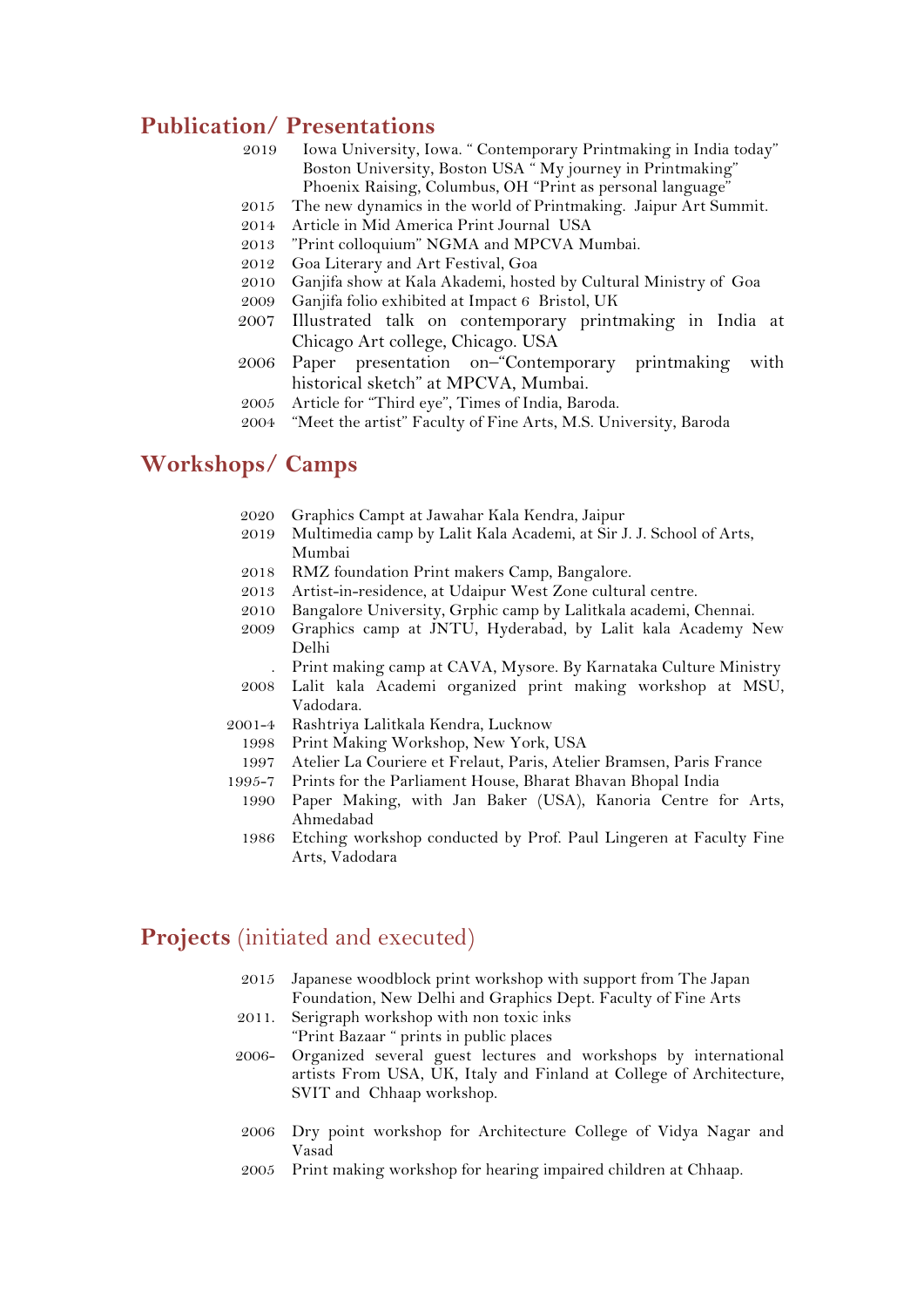- 2004 Dry point workshop: With 13 participants for 15 days, technique as well as collaboration printing. Ended with group show at Chhaap and portfolio for each artist
- 2003 Heritage Walk: In Baroda city with 45 artists with architect Mr. Debashish Nayak followed by Etching workshop depicting the walk by 35 artists
- 2002 Mono-print workshop: Held at Chhaap for 20 artists and non artists to introduce them to medium of printmaking.

One day short workshop for International students brought by "Sparrow" on technique of printmaking and hands on workshop

- 2001 Etching workshop: Held at Chhaap on Basic and advance level for students of art as well as non artists. Short term course for 15 to 20 days
	- . Book making workshop: with Marguerite French on complete binding techniques and artistic bookmaking
- 2000 Portfolios: Two more portfolios of etching prints with 14 Baroda artists. Complete plate making to edition making and portfolio presentation
- 1999 Fund raising: portfolio of etching prints with 12 Baroda artists to generate fund to set up Chhaap printmaking studio.

#### **Exhibition – Solo**

- 2019 Miller Gallery, Westerville, OH USA
- 2017 Splatter Studio, Vadodara
- 2016 H-Gallery, Falun, Sweden
- 2002-3 Alliance Française d' Ahmedabad
	- 2001 Artcore, Vadodara
	- 1999 Atelier 2221, New Delhi
	- 1997 Alliance Francaise, Bhopal
	- 1994 Welcomgroup, Vadodara
- 1987 Bajaj Art Gallery, Bombay

## **Exhibition - Group Shows**

- 2020 Visual Echoes, GallerySumukha, Banglore
- 2019 Stree Vision 51 Indian contemporary print makers, Poland
- 2018 First Print Biennale Lalit kala Academi, New Delhi
- 2013 Print Biennale- Sarcelle, France-
- 2013 Show stopper- Indian printmakers in Tempa, USA
- 2012 Multiple Encounter Indo American show in New Delhi
- 2010 National Printmakers show by Marvel Art Gallery, Ahmedabad
- 2009 Sarcelle, France- Print Biennale
- 2008 Gallery Art and Soul, Mumbai
- 2007 Formof arts and art forms- ABS Gallery, Vadodara
- **2005 XI Triennial – India, New Delhi**
- 2004 Group show of Indian Contemporary Printmakers New York "Multiple Encounters" Delhi
- 2000-1 Gujarat State Lalitkala Ahmedabad
	- 1999 Expression Graphics, Chicago, USA Small format Prints, Poland, Woman Made Gallery, and Chicago, USA
	- 1998 "Le Mois de l'Estamps" Paris, France, Apparao Gallery, Madras, Bangalore Alliance Française Gallery, New Delhi Triveni Gallery, New Delhi
	- 1997 Portland Art Museum, Portland, USA International Print Biennale, Bharat Bhavan, Bhopal, India 40th National Exhibition of